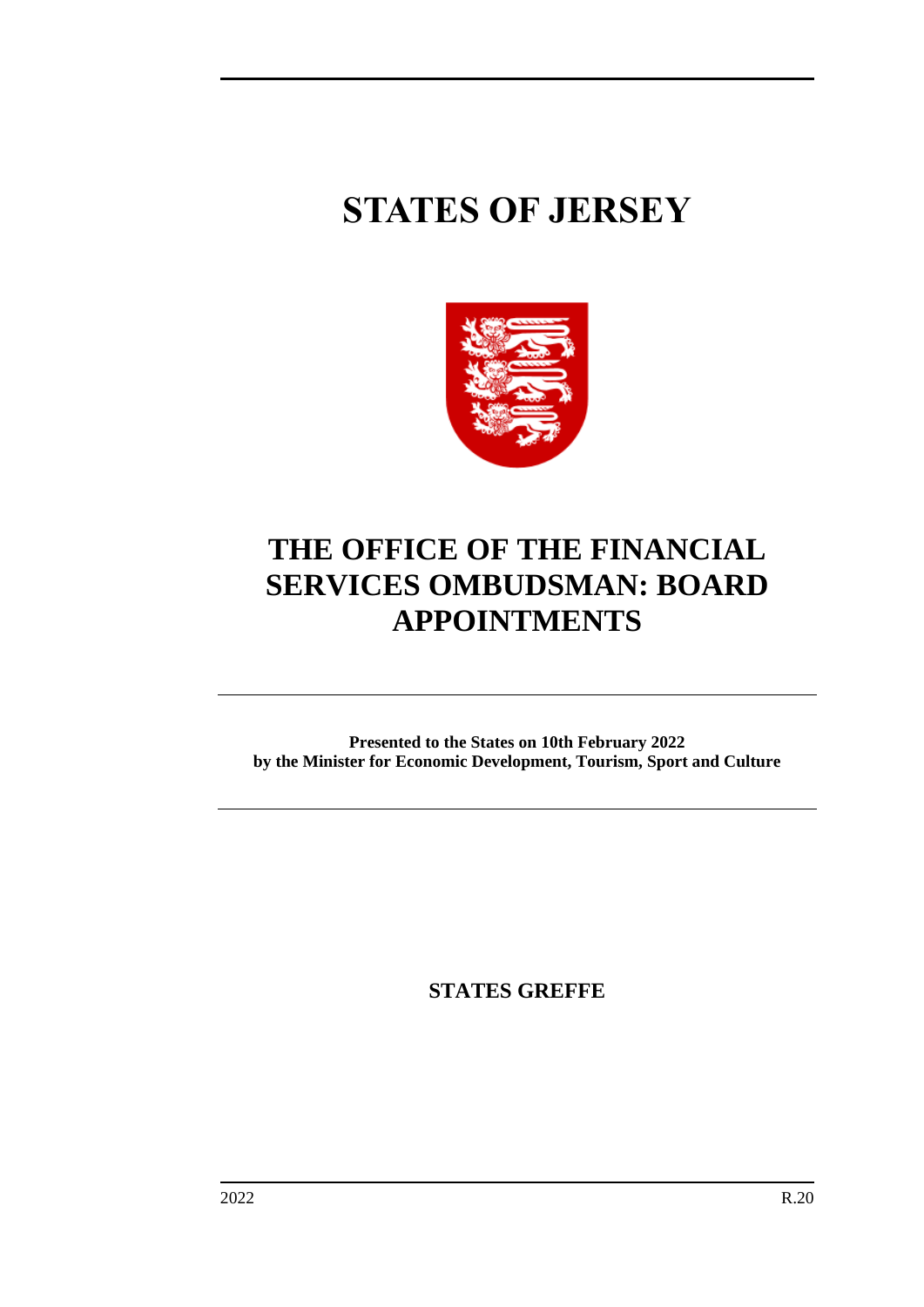#### **REPORT**

#### **Summary**

The Office of the Financial Services Ombudsman (OFSO) provides an independent dispute resolution service for unresolved complaints involving financial services. This report notifies the States of the Minister for Economic Development, Tourism, Sports and Culture's intention to appoint Antony Townsend and Robert Girard as new Board members of OFSO. This is in line with the Minister's responsibilities under the Financial Services Ombudsman (Jersey) Law 2014 (the "Law").

#### **Background**

The Channel Islands Financial Ombudsman (CIFO) comprises the OFSO in Jersey and in the Bailiwick of Guernsey. They operate as CIFO under an arrangement entered into by the Minister for Economic Development, Tourism, Sport and Culture (EDTSC) with the States of Guernsey under Article 6(1) of the Law.

CIFO's operation is overseen by the OFSO boards, appointed jointly by the Minister for EDTSC and the Guernsey Committee for Economic Development. CIFO acts as one entity, effectively with a single combined board of directors (the "Board") empowered through legislation in both Jersey and Guernsey. CIFO's operation is funded by industry through levies and case fees so that no taxpayer funding is required. CIFO's legislation in Jersey and Guernsey establishes the independence of the Financial Ombudsman and sets out the various requirements it must fulfil.

Appointments of OFSO board members must be made by the Minister by an instrument in writing in accordance with Schedule 1(1) of the Law and based on the nominations provided by the Chairman of OFSO to the Minister.

Pursuant to Schedule 1(1) of the Law, the Minister has received a letter from the Chair of OFSO making recommendation for the appointment of two new board members with immediate effect. The nominated candidates to be appointed are Antony Townsend as an additional board member and Chair designate, and Robert Girard as a replacement board member for the outgoing Guernsey board member, John Curran. Attached to the Chair's letter were the necessary declarations of interest and authority for criminal checks to be undertaken by CIFO as required under the Law.

The Chair's letter also included a further recommendation for the appointment of the replacement for the existing Jersey resident board member of OFSO but deferred for the appointment to take place nearer to the expiry of term of the current Jersey resident board member, John Mills and after the Jersey general elections.

These nominations were made following a selection process undertaken by OFSO in November 2021 to fill the vacancies created by existing board members whose term was due to expire over the period of 2022.

The OFSO vacancies were advertised widely in both islands and in the UK. This was to ensure that the pool of candidates from which the selection panel could select offered a wide range of experience and expertise relevant to OFSO Board's remit and a balance of gender and racial origins.